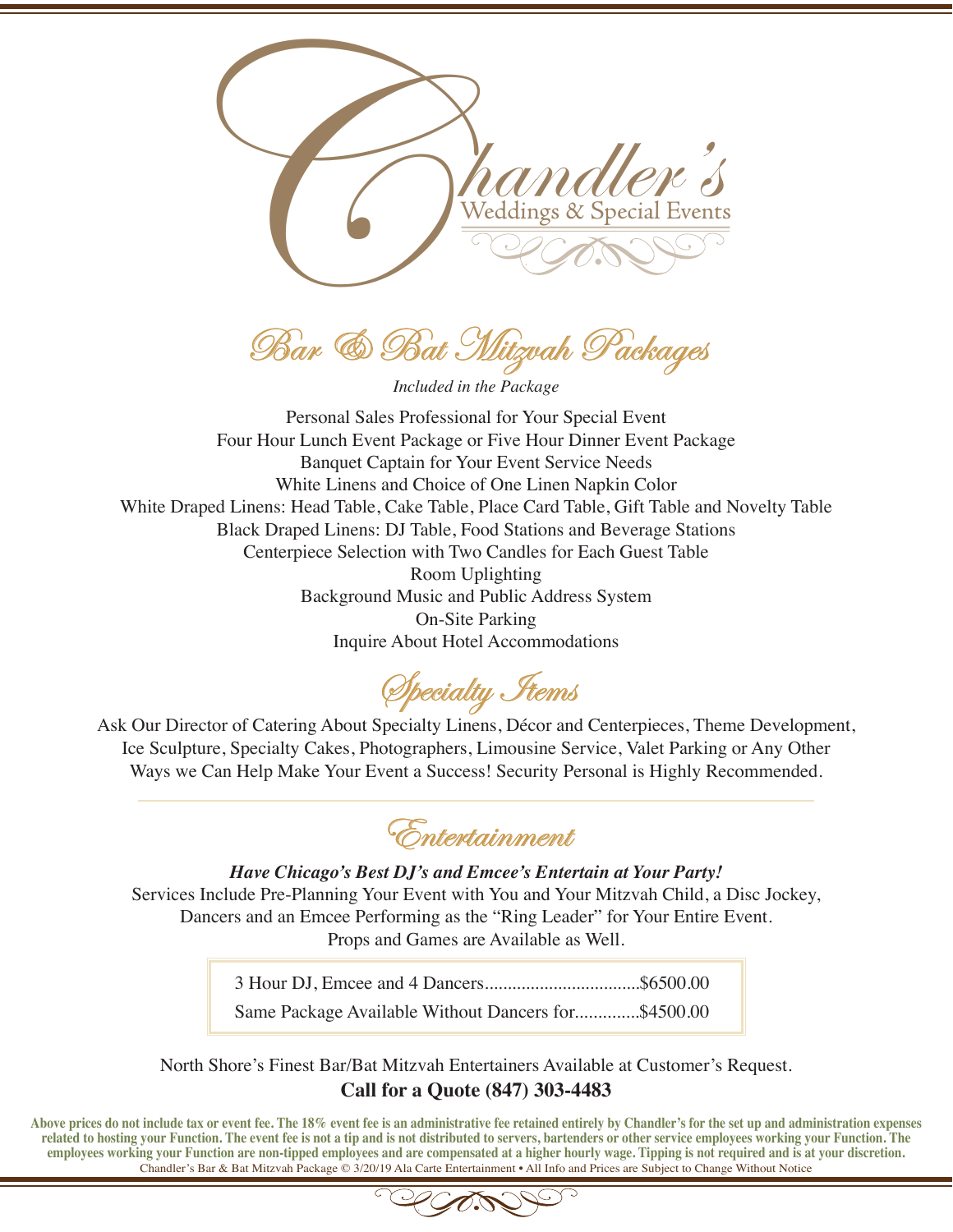Bar & Bat Mitzvah Package

Finger Lickin' Appetizers *1.5 Hour (choice of three)*

Mozzarella Sticks with Marinara Chicken Quesadillas with Sour Cream Loaded Potato Skins Chicken Fingers with Honey Mustard or BBQ

Egg Rolls with Sweet and Sour Sauce Kosher Style Pigs in a Blanket Hot Pretzels with Cheese Seasonal Fresh Fruit Display

Mouthwatering Buffet Feast

Served with Garden Fresh Tossed Salad and Choice of Dressing *1.5 Hour (choice of three)*

Hamburger or Cheeseburger Grilled Marinated Chicken Breast Angus Beef Hot Dogs Macaroni and Cheese Spaghetti and Meatballs Broasted Chicken

Fries Tater Tots Potato Pancakes Cheese Pizza Chips with Salsa and Guacamole Chicken Wings: *Hot, Mild or BBQ* 

Sweet Dreams

*(1 Hour) Build Your Own Sundae Bar*

Vanilla and Chocolate Ice Cream Chocolate, Caramel and Strawberry Sauces Nuts, Cherries, Whipped Cream, Sprinkles, Assorted Candy Pieces and Marshmallows

> *\$18.95 per Child (12 and Under) \$24.95 per Adult*

Unlimited Beverage Station *(\$4.50 per guest Ages 20 and Under)* Bar Options and Packages Available Traditional Lunch and Dinner Menu Packages Available

Specialty Sweet Table

Seasonal Fresh Fruit Display Assorted Fruit Tartlettes Chocolate Éclairs Petit Fours and Miniature French Pastries Assorted Cookies and Brownies Cheesecakes with Strawberry Sauce and Specialty Tortes V.I.P. Coffee Display with Whipped Cream, Cinnamon and Shaved Chocolate *\$8.95 per person*

**Above prices do not include tax or event fee. The 18% event fee is an administrative fee retained entirely by Chandler's for the set up and administration expenses related to hosting your Function. The event fee is not a tip and is not distributed to servers, bartenders or other service employees working your Function. The employees working your Function are non-tipped employees and are compensated at a higher hourly wage. Tipping is not required and is at your discretion.** Chandler's Bar & Bat Mitzvah Package © 3/20/19 Ala Carte Entertainment • All Info and Prices are Subject to Change Without Notice

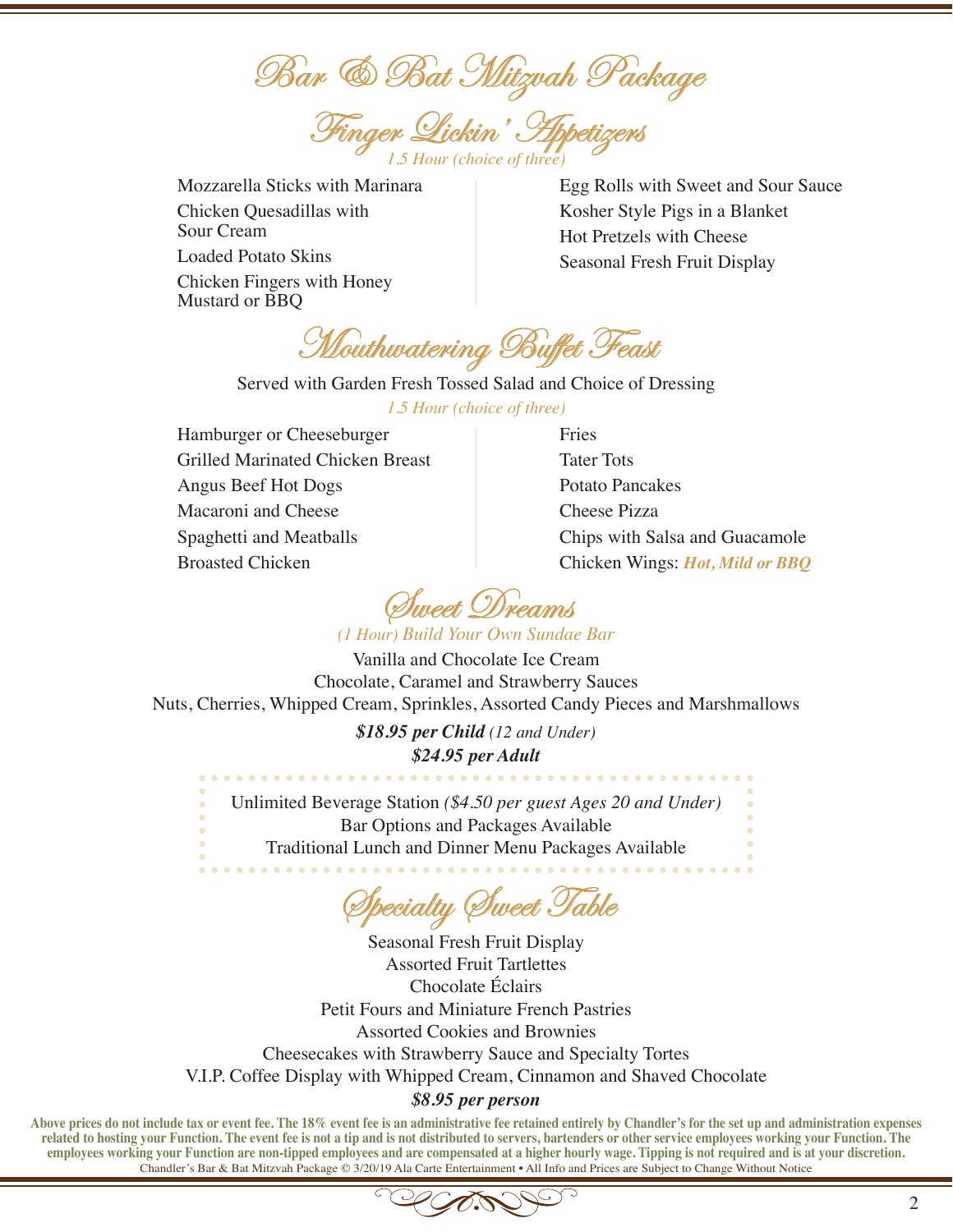Confirmation

Chandler's Weddings & Special Events Party Facilities Will be Held as a Courtesy Without a Deposit for Seven Days Before Being Released. A Signed Conditions of Agreement Contract, Along with a Deposit of \$250 or \$750 Depending on the Expected Revenue is Required.

Food & Beverage Minimum

Event Rooms are Assigned in Accordance with Anticipated Revenue. If a Room Revenue is Not Met, a Room Rental Fee will be Applied for the Difference. Please Consult with Our Director or Catering Sales Manager for Food and Beverage Minimum Revenues.

Guest Guarantee

A Final Guaranteed Attendance is Required no Later Than 10 Days Prior to an Event Function. You Will be Charged for the Guarantee or the Number Served, Whichever is Greater.

**Cancellation** 

Deposits are Non-Refundable and/or Non-Transferable. A Cancellation Fee of 50% of the Required Food and Beverage Minimum Revenue Total Will be Charged for Cancellations Received Less Than 90 Days Prior to the Event Date.

Account Balances

Balance of Payment is Due Immediately Upon Completion of a Function. Payment for a Bar & Bat Mitzvah is Due 3 Days Prior to the Actual Function Date. The Balance of an Account May be Settled as Follows: • Debit, Cashier's Check or Money Order • Credit Card: *American Express, Discover, Visa, Master Card* • No Cash Payments are Accepted *No Personal Checks Will be Accepted Less Than 30 Days Prior to Event Date or for Final Payment*

Set Up & Decorations

Set Up Time for the Patron Will be no More Than 1 Hour Prior to the Function Start Time. Patron Understands Service Staff Will Continue Set up During This Time. Decorations or Displays Brought onto the Property by the Patron Must be Approved Prior to Arrival to Insure Compliance With Local Fire Department Regulations. Under no Circumstances are Banners, Streamers or Materials of any Kind to be Affixed to any Wall or Ceiling with Nails, Staples, Tape or Other Substance in Order to Prevent Damage to Property. No Confetti is Allowed. Chandler's is Not Responsible for any Items Left Behind.

**Above prices do not include tax or event fee. The 18% event fee is an administrative fee retained entirely by Chandler's for the set up and administration expenses related to hosting your Function. The event fee is not a tip and is not distributed to servers, bartenders or other service employees working your Function. The employees working your Function are non-tipped employees and are compensated at a higher hourly wage. Tipping is not required and is at your discretion.** Chandler's Bar & Bat Mitzvah Package © 3/20/19 Ala Carte Entertainment • All Info and Prices are Subject to Change Without Notice